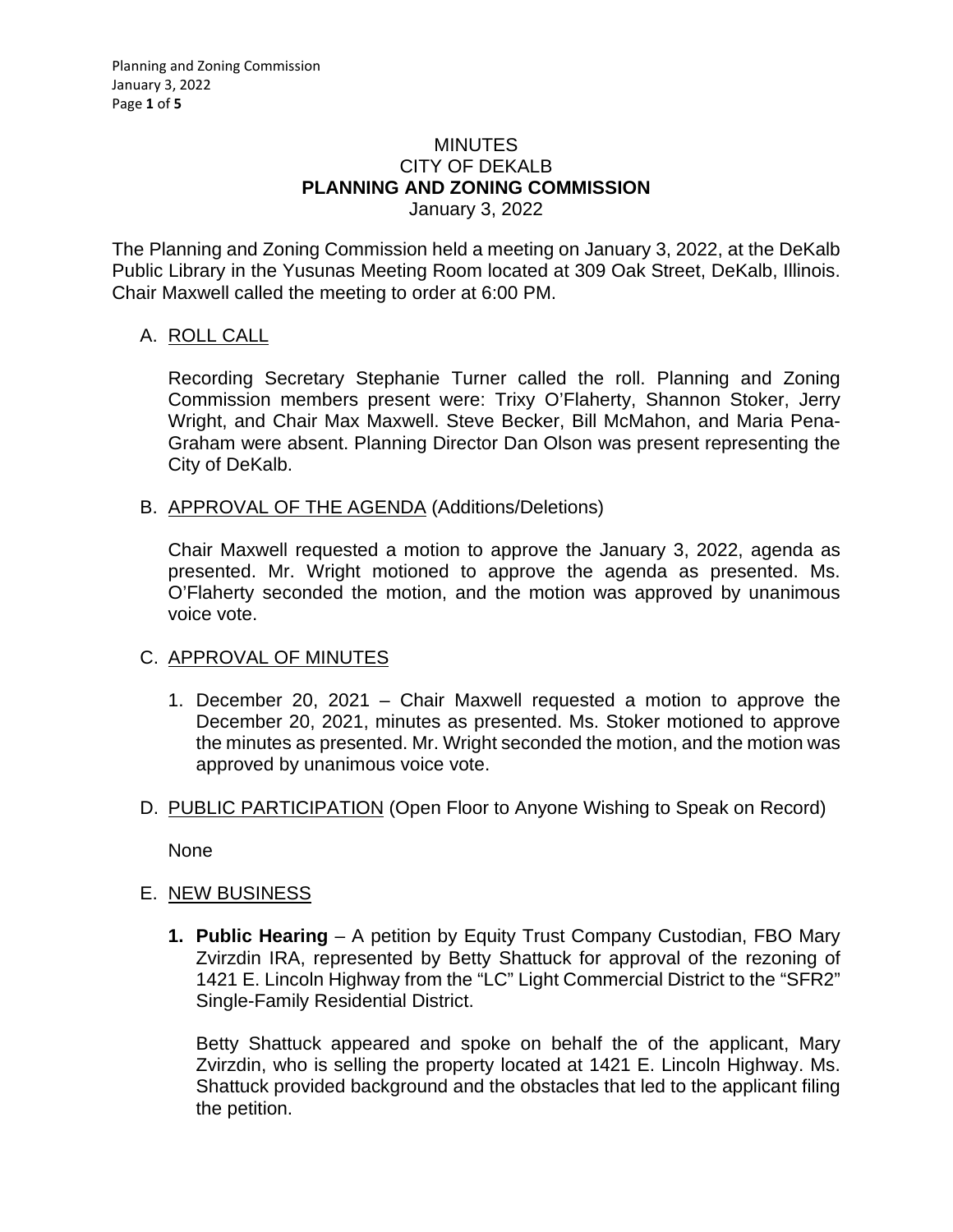Ms. Shattuck spoke on how she listed this property at the beginning of October 2021. She indicated she found a buyer, Virginia Snyder and family, and went under contract quickly with an appraisal being conducted around October 25, 2021. Ms. Shattuck continued saying she received word on November 1, 2021, the appraisal could not be completed due to the property being zoned "LC" Light Commercial District. She noted the lender could not provide a mortgage for the property due to the "LC" zoning.

Betty Shattuck added the Snyder family and their real estate agent started working with a different lender who thought they could process a loan with the current zoning of "LC" Light Commercial. She mentioned the second appraisal was conducted around November 15, 2021. Ms. Shattuck said the appraiser advised it could not appraise as residential which led to the second lender not wanting to offer a loan. She stated she was told to have the property rezoned to Single-Family Residential in order for a loan to be obtained.

Ms. Shattuck discussed the questions that were addressed on the special use application. She stated there is a strip of properties on the north side of East Lincoln Highway that are a part of the 2005 East Lincoln Highway Corridor Plan. She explained there would be no effect on the commercial and industrial properties on the south side of E. Lincoln Highway. Ms. Shattuck went on to discuss the impact on fourteen properties located on the north side of E. Lincoln Highway that are zoned "LC" Light Commercial District, most being used for residential purposes. She stressed the request for rezoning only applies for the property at 1421 E. Lincoln Highway and will not affect the fourteen properties previously discussed.

Ms. Shattuck addressed the fact commercial construction has not developed along the north side of E. Lincoln Highway and with a high demand for residential properties it makes sense to rezone the site to single-family residential. She discussed the property value would increase due to the high demand for residential properties. Ms. Shattuck talked about traffic with the proposed zoning change, stating it would continue to provide light residential traffic.

Ms. Shattuck stressed the values of the properties currently zoned as Light Commercial could be diminished if they cannot sell due to the current zoning. She added the properties would have to be sold only as Light Commercial which would mean the properties could sell for less.

Dan Olson, Planning Director, went through the staff report dated December 30, 2021. He noted the proposed rezoning was requested by the purchaser's lender so the zoning of the property would match the existing use on the property. Mr. Olson reported for legal non-conforming uses, lenders want the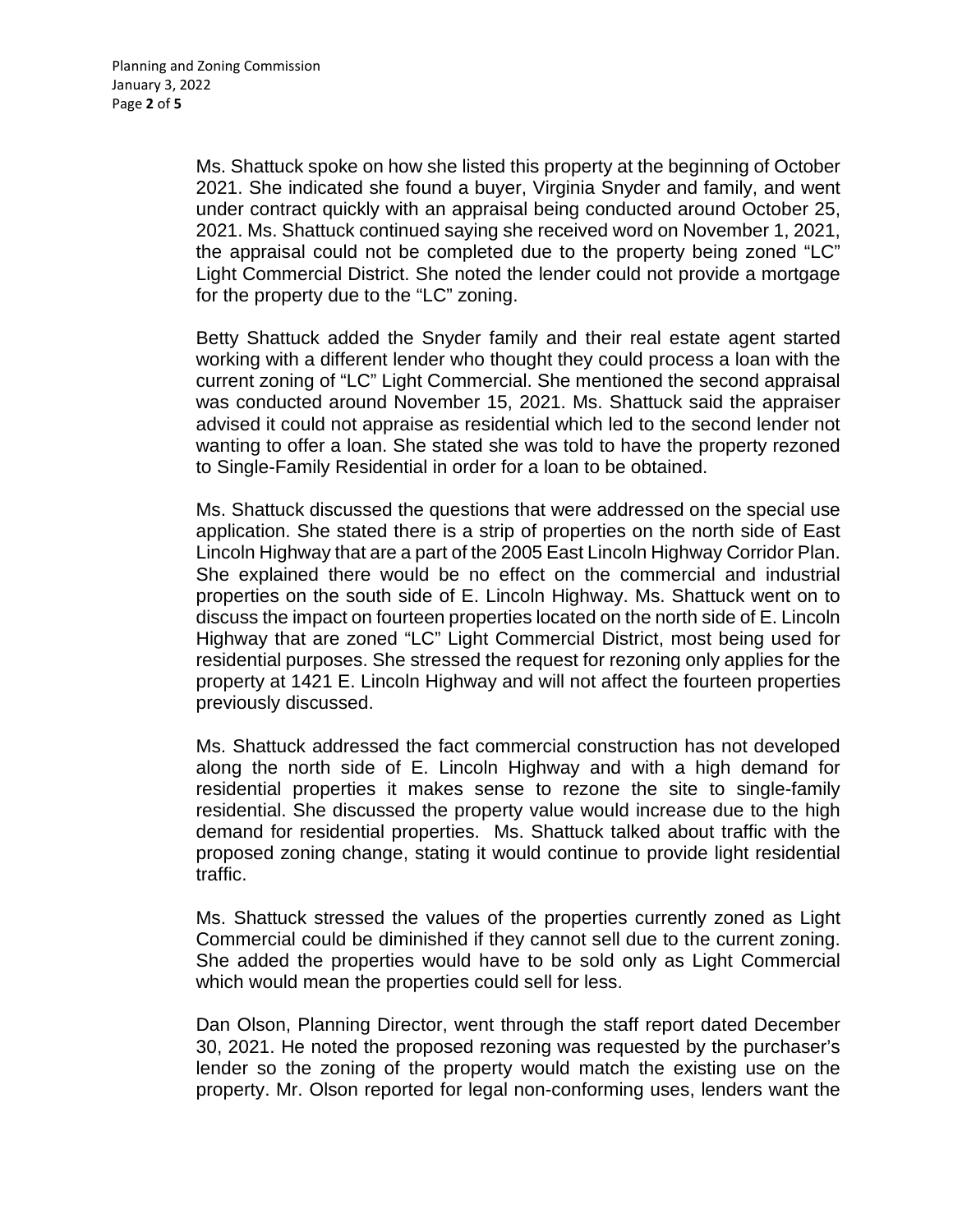zoning to match the use. He added this is because the non-conforming standards require reconstruction per the underlying zoning if the building is ever destroyed or damaged over 50% of its value.

Mr. Olson mentioned commercial construction on the lot would be difficult due to the small size and limited parking availability. He also noted the setback, stormwater, and landscaping requirements would be difficult to meet. He discussed this area has been zoned "LC" Light Commercial District since the 1970's although commercial uses have not occurred.

Mr. Olson advised when a rezoning is requested the City looks at the 2005 Comprehensive Plan which reflects commercial for the subject property. He also noted the 2005 East Lincoln Highway Corridor Plan shows Mixed Residential for the subject lot and surrounding area north of E. Lincoln Highway.

Mr. Olson reiterated the request is for a single site and will not affect adjacent properties. He said those properties can have commercial uses with the "LC" Light Commercial zoning as long as all standards are met. Mr. Olson added the rezoning for the subject property would not cause any visible changes to the area.

Mr. Olson reported the City received public input from four nearby property owners. He said the first was from Tony and Rebecca Petersen of 1415 E. Lincoln Highway who indicated they do not support the request. Mr. Olson mentioned they were concerned if the rezoning was approved it would hinder their ability to have commercial uses on their property. Mr. Olson said he spoke to Ms. Petersen and explained their site would not be affected by this proposed rezoning.

Mr. Olson read a second citizen response form from Ron Clarner of 1409 E. Lincoln Highway who also did not support the proposed rezoning. He said Mr. Clarner questioned what the rezoning would do to his taxes and insurance. Mr. Olson advised he spoke with Mr. Clarner and informed him it would not affect his zoning, insurance, or property taxes. Mr. Olson stated Mr. Clarner then indicated he did not have an issue with the proposal. Mr. Olson acknowledged two letters of support were received from Stephen Chaney of 118 Holly St. and Proven Winners Realty of 1600 E. Lincoln Highway.

Mr. Olson advised City staff recommends approval of the rezoning from "LC" Light Commercial to "SFR2" Single-Family Residential for the subject site.

Chair Maxwell asked if there were any questions from the Commission.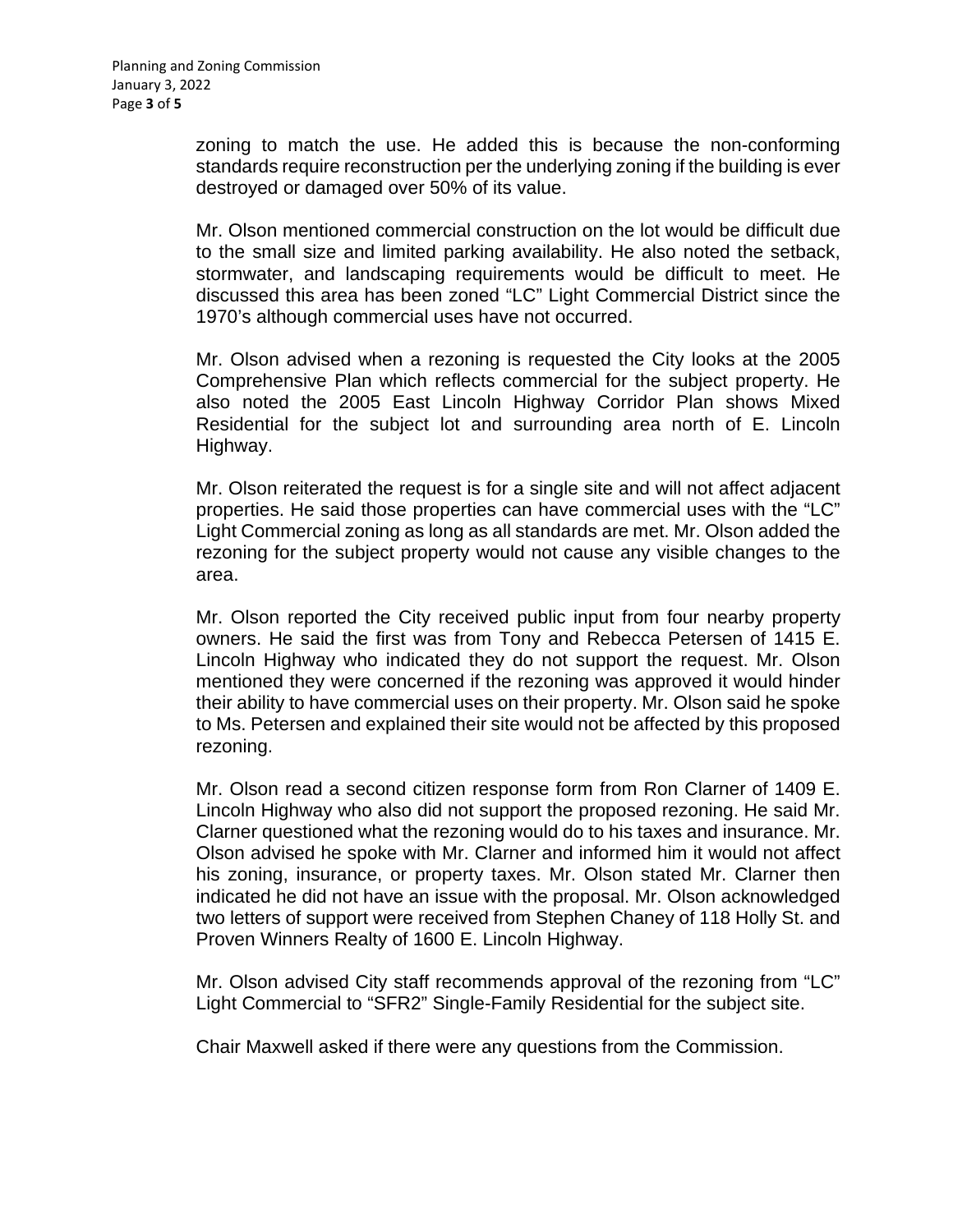Mr. Wright inquired on the difference in appraisal value between light commercial and residential properties. Betty Shattuck replied the difference is approximately 10% less than the listed price of \$85,000.00. She added if the property had to go back on the market as light commercial, it would be a tremendous struggle to sell the property.

Chair Maxwell asked Dan Olson if the last transaction on this property was in the 1970's. Dan Olson responded the current owner purchased the property in 2015.

Kathy Hammes, of Coldwell Banker Real Estate said she represents the potential buyers. She reiterated on the discouraging process of trying to obtain a loan for the sale of this house and being zoned "LC" Light Commercial. Ms. Hammes added this property has always been used as a home and not for commercial purposes.

Ms. Stoker asked if this property has always been zoned "LC" Light Commercial or did it change in 2005. Mr. Olson replied it has been zoned "LC" Light Commercial since at least 1979. Ms. Stoker questioned the plan dated 2005 in her agenda packet. Mr. Olson informed Ms. Stoker it's the East Lincoln Highway Corridor Plan from 2005.

Ms. Stoker inquired about property sales in the area and if the City has ever had this brought to their attention. Mr. Olson said the City is not made aware of real estate transactions.

Chair Maxwell asked if the map provided in the agenda packet was from the last Comprehensive Plan. Mr. Olson responded yes it was from the 2005 Plan.

Chair Maxwell gave the public an opportunity to speak.

Joseph Holm of 1427 E. Lincoln Highway voiced his concern about the current snow removal procedures and if the proposed rezoning would alter the snow removal on the sidewalk in front of his home. Mr. Olson said the snow removal procedures would not change as a result of the rezoning.

Ms. O'Flaherty moved that based on the submitted petition, testimony presented, the Planning and Zoning Commission forward its findings of fact and recommend to the City Council approval of the rezoning of subject site at 1421 E. Lincoln Highway from the "LC" Light Commercial District to the "SFR2" Single-Family Residential District.

Mr. Wright seconded the motion.